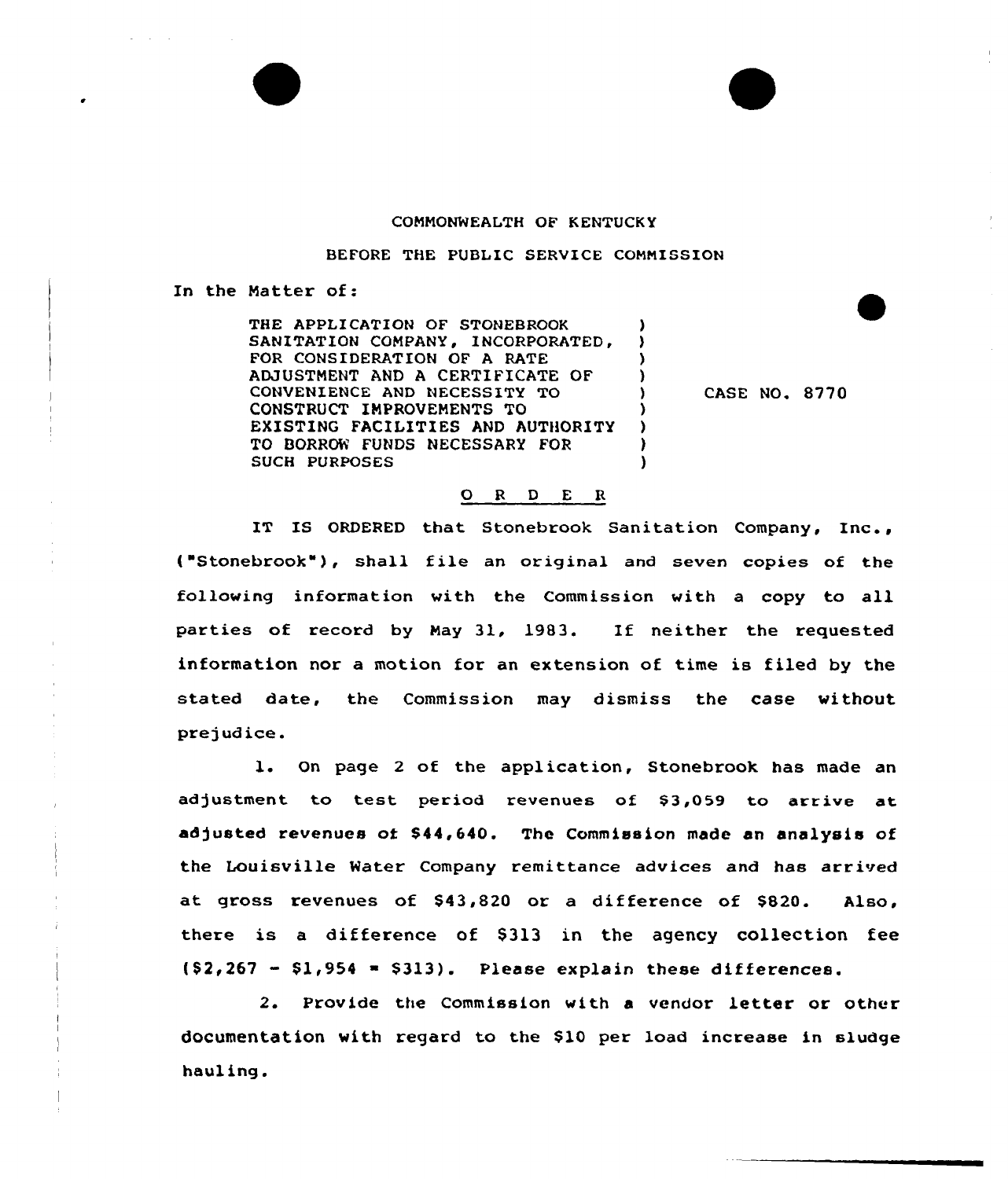3. In order to further identify the electric expense for the test period, furnish a monthly list of electric consumption and the cost. Also, explain why the months January and February, 1981, are substantially higher than the remaining months of the test period.

4. Provide further documentation related to Invoice No. 0640 dated July 1, 1981, from the Suburban Sanitation Company for roll-off service for the months of March and April, for \$394.50. Is the nature of this service an annual recurring expense?

5. Provide cost information with regard to the following invoices included in Maintenance of Treatment Plant:

(a) Cost of installing new circulating lines from both pumps. (Re: Invoice of Andriot-Davidson Service Company, Inc., No. 428-2 dated April 28, 1901.)

(b) Cost of installing two new Paragon 1015-ORS 24-hour time clocks on blowers. ( Re: Invoice of Andriot-Davidson Service Company, Inc., No. 407-4 dated April 7, 1981.)

(c) Provide a readable copy of the vendor invoice from Eubank-Hall and Associates, Inc., for which Stonebrook paid \$ 249.60.

(d) Cost of making survey of all manholes in the subdivision for the purpose of uncovering sources of infiltration into the system (S537.42). Is this service a recurring item each yBor2

 $-2-$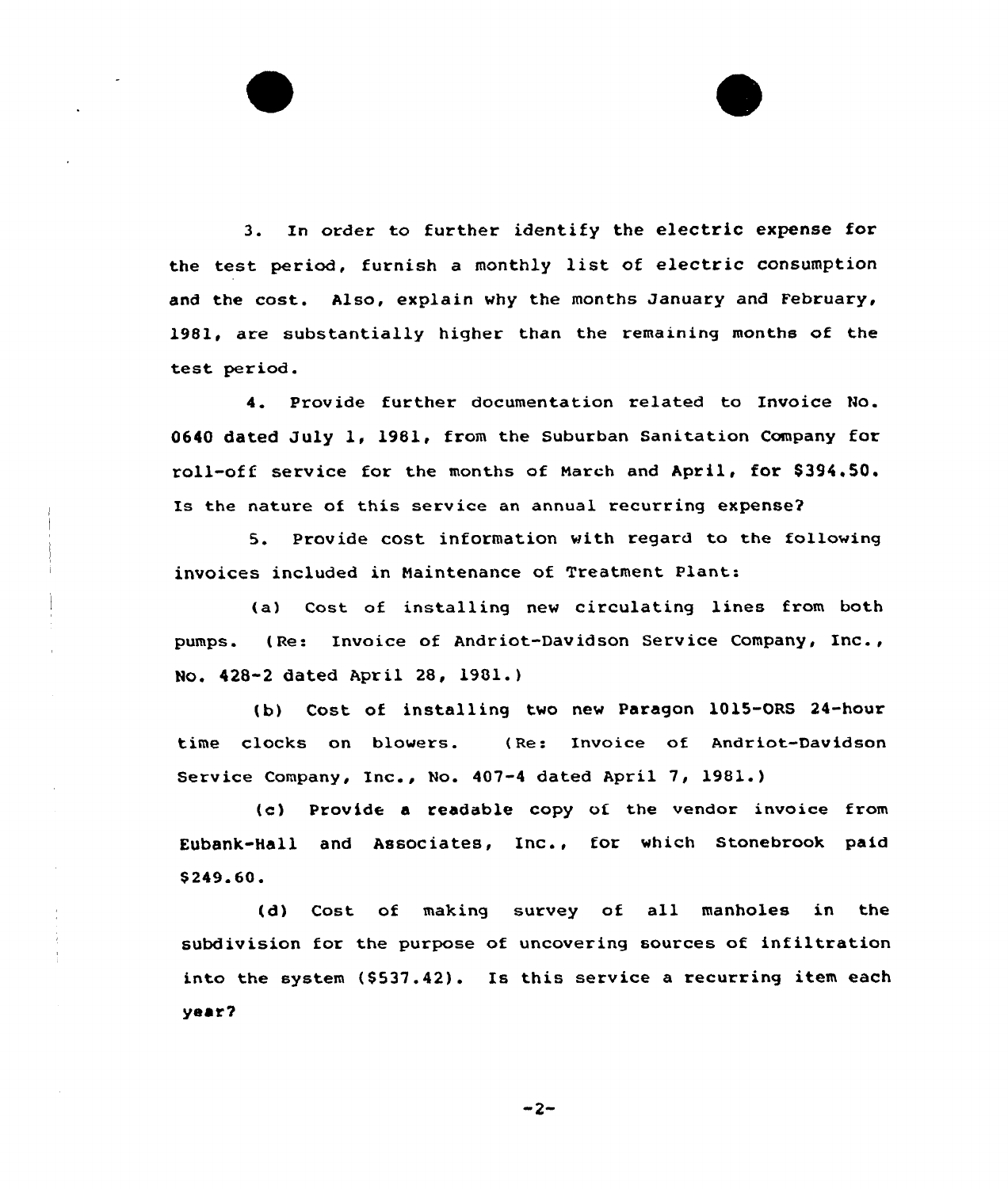



6. Provide further documentation regarding the statement included in office supplies from The George Narr Company dated November 17, 1981, in the amount of  $$358.81$ .

7. Stonebrook has included as a portion of the cost included in miscellaneous general expenses a title insurance premium of \$325 paid to the Commonwealth Land Title Insurance Company, the invoice is dated January 21. 1981. Is this payment made annually or would it be non-recurring in nature2

8. On page <sup>3</sup> of the application, Stonebrook's adjustment No. 10 provides for additional interest expense related to a loan of \$24,100 for major repairs at 18 percent annual interest for 3 years. Has there been any effort made to negotiate <sup>a</sup> loan to make the necessary repairs7 If yes, state the terms of the loan including the name of the lending agency, interest rate, amount of proceeds, the length of the loan, and any correspondence with the lending institution, etc.

9. Provide an amortization schedule related to long term debt of \$59,998 with South East Federal.

Done at Frankfort, Kentucky, this 23rd day of Nay, 1983.

PUBLIC SERVICE COMMISSION

 $\mathcal{L}$ l (

the Commissio

ATTSST I

**Secretary**